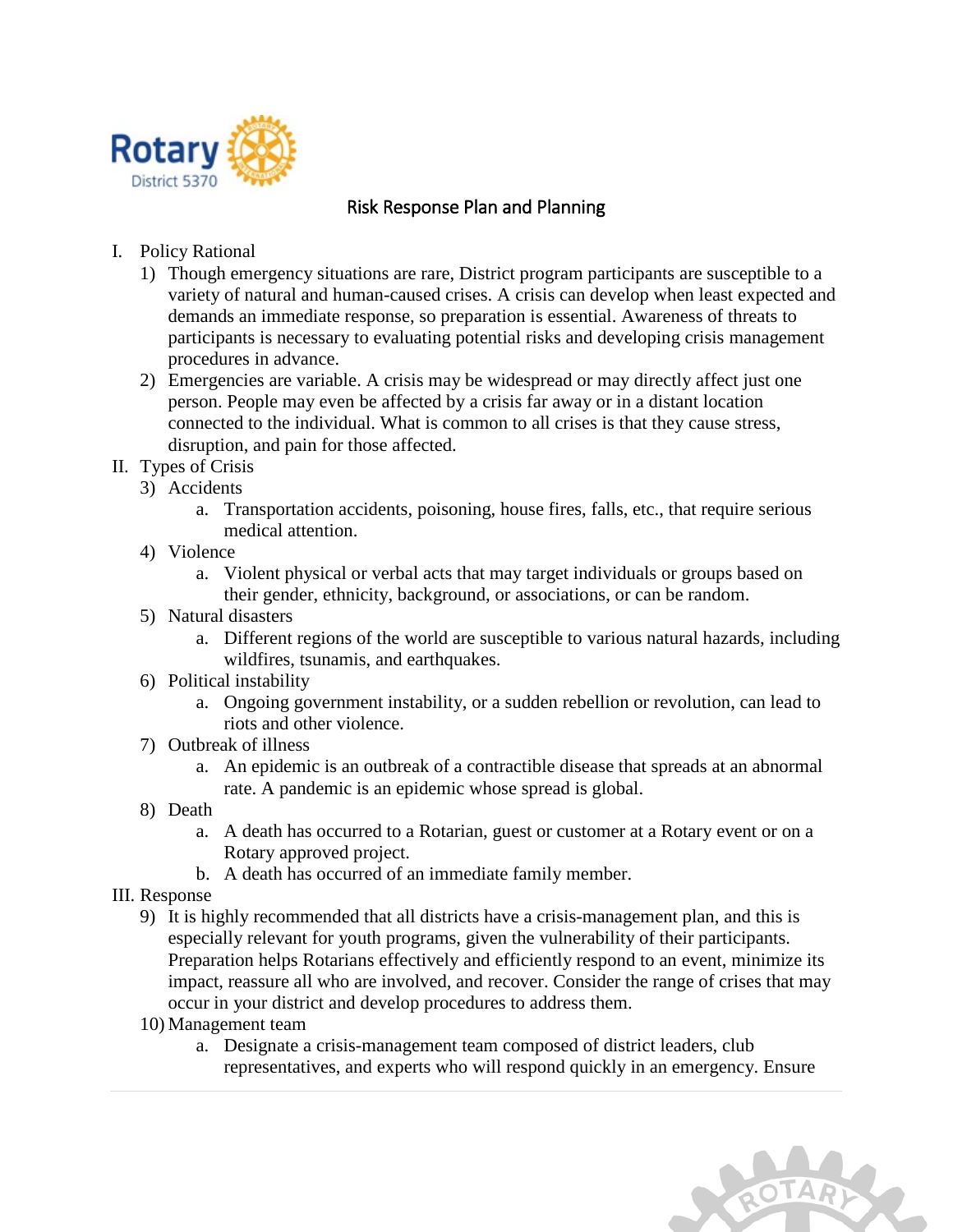that the team members understand their responsibilities and discuss coordination. Give the team access to all necessary data, such as participant and emergency contact information, insurance documentation, and policy documents. Everyone who works with youth programs should know whom to contact in an emergency.

- 11) Communication
	- a. Establish a procedure for disseminating and gathering information and status updates. Depending on the situation, it may also be necessary to immediately inform youth participants' parents or legal guardians, the district governor, law enforcement, Rotary International, embassies, and insurance companies.
- 12) Procedures
	- a. Establish procedures for managing foreseeable emergencies. For example, have RYLA camp administrators review fire, emergency, and other disaster response plans with their volunteers and program participants, designate disaster shelters, research which medical facilities can best provide emergency services, consider whether translation services will be needed, and research what government resources are available.
- 13) Media communication
	- a. The District Governor is the designate person to work with the media. Respond to requests promptly and provide only factual information. View interviews as an opportunity to communicate key points and convey a reassuring message. Make sure to notify RI to get assistance with any media inquiries.
- 14) Expenses
	- a. Coping with an emergency can entail costly, immediate expenses. The District shall determine how crisis expenses will be paid.

## IV. The Plan

- 15) The crisis management team members.
	- a. The Response Coordinator is the District Governor.
		- i. The Coordinator shall have final say for all crisis responses.
		- ii. The District Governor may delegate this function.
	- b. The crisis team is composed of:
		- i. The District Governor
		- ii. The District Governor Elect
		- iii. The Treasurer
		- iv. The Risk Officer or Designate
		- v. Communication Officer
		- vi. Counsel (if available)
	- c. The team shall include the appropriate Committee Chairs if and when the Coordinator requires their participation. The Committee Chairs shall respond and assist.
	- d. Succession
		- i. In a general response the succession will be the District Governor, then the District Governor Elect, then the Risk Officer.
		- ii. With Youth the succession will be the District Governor then either the Youth Exchange Chair or the Youth Services Chair, then the Risk Officer.

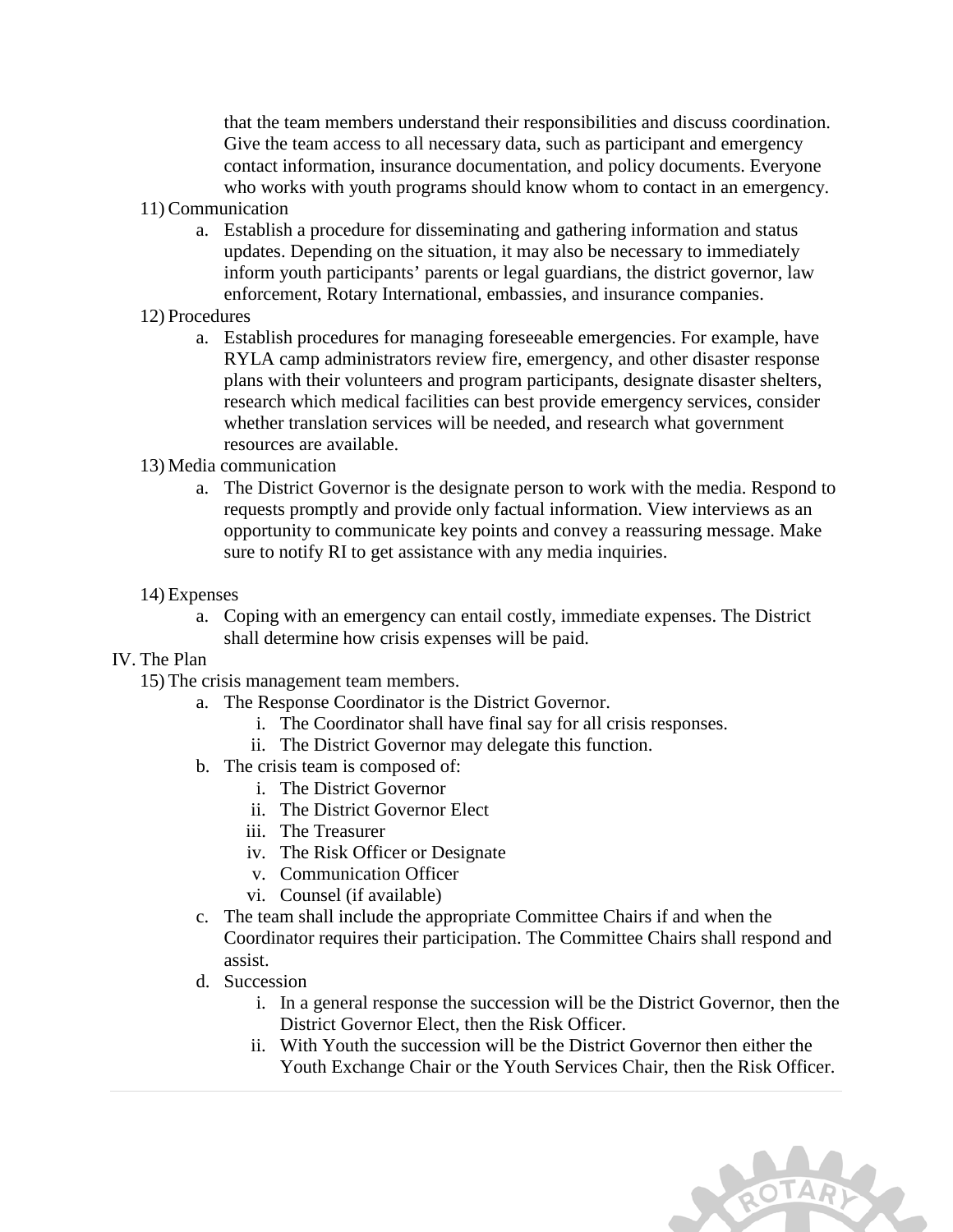16) The criteria that will be used to determine if a crisis has occurred.

- a. The District will use all Rotary International documents.
- b. A complaint is made.
- c. An event has happened.
- d. An injury or death has occurred.
- e. A declaration is made by a jurisdiction where District operations are located.
- 17) These monitoring systems and practices will be used to detect early warning signals of any potential crisis situation.
	- a. The event is reported within the District.
	- b. All committees shall have risk response plans.
	- c. Mandatory training for personal for risk identification.
	- d. Prudent restrictions on actions inherently risky.
	- e. A death rate is above 0.5% per confirmed illness in the area where District operations occur.
	- f. A declaration the health system in the location where the District has operations states they can no longer deliver normal delivery of health care.
	- g. A local authority in the area where District operations occur announces plans to restrict inter-area travel.
- 18) Spokesperson in the event of a crisis.
	- a. The Chief Spokesperson for the District is the District Governor.
- 19) Provide a list of key emergency contacts.
	- a. TBA
- 20) Document who will need to be notified in the event of a crisis and how that notification will be made.
	- a. Each Committee will establish this list and review it twice a year.
- 21) Identify a process to assess the incident, its potential severity and how it will impact the building and employees.
	- a. Each Committee will conduct this assessment once per year.
- 22) Identify procedures to respond to the crisis and emergency assembly points where employees can go.

a. TBA

- 23) A strategy for social media posting and response.
	- a. The Communication Officer will execute key messages to relevant stakeholders.
- 24) Provide a process for testing the effectiveness of the crisis management plan and updating it on a regular basis.
	- a. This shall be done at least twice per year.